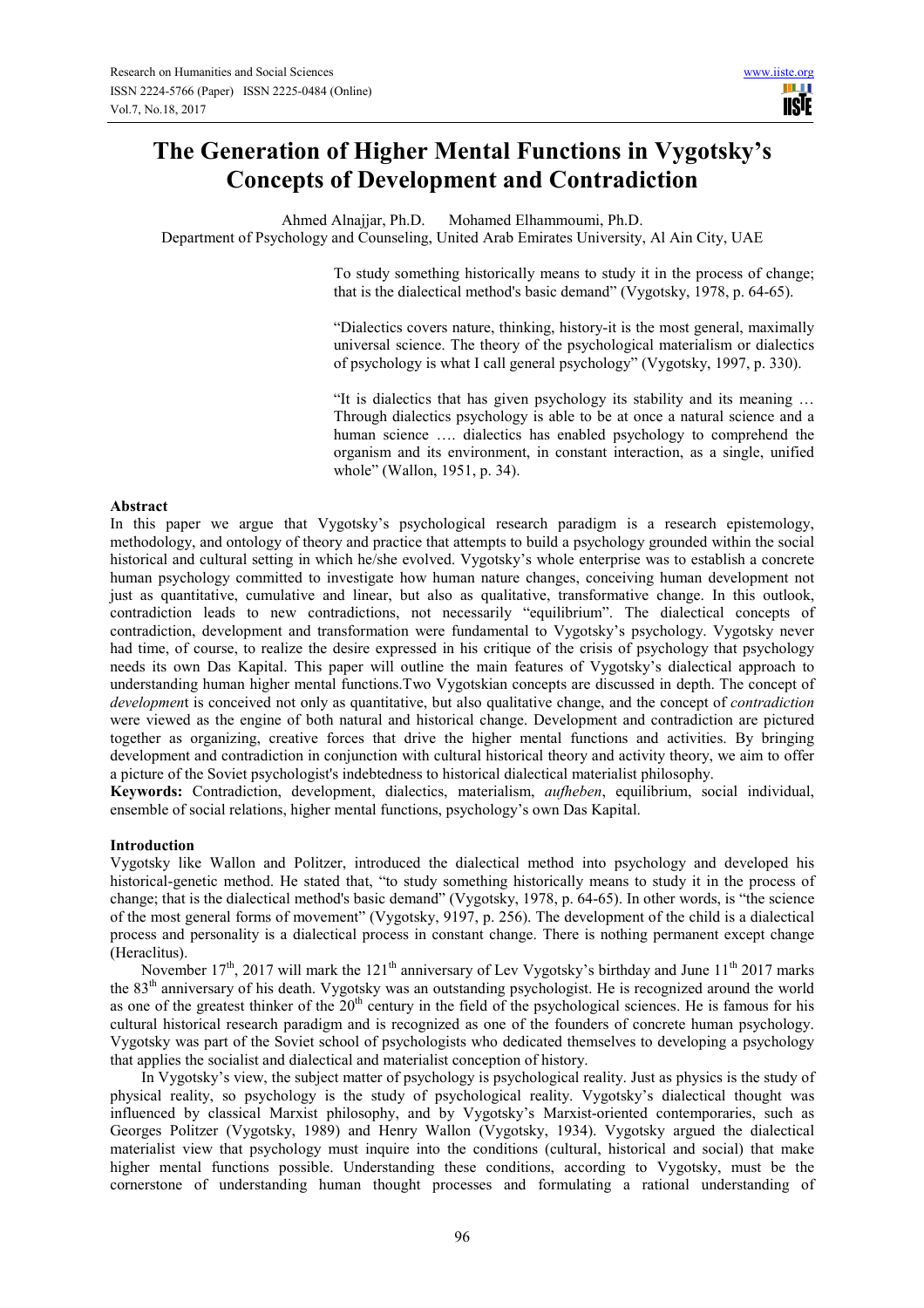HH I **TISIE** 

psychological reality (1997). Studying Vygotsky's theories of psychology and addressing the core questions of psychology that Vygotsky worked on requires the same conscious application of the classical Marxist dialectical view of contradiction and development that Vygotsky himself employed.

Central points this paper makes include:

- 1. Contradiction leads to new contradictions, not necessarily to "equilibrium".
- 2. Vygotsky's work is imbued with his dialectical approach; three examples are given.
- 3. The dialectical concepts of contradiction, development and transformation were fundamental to Vygotsky's approach.
- 4. Vygotsky used the dialectical concept of *aufheben* to explain human psychological functioning.
- 5. Vygotsky used materialist dialectic and materialist conception of hisory.
- 6. Vygotsky viewed the human individual as an ensemble of social relations.
- 7. Vygotsky was a polymath thinker.
- 8. Vygotsky was a dialectical materialist.
- 9. Vygotsky called for a Das Kapital of psychology.

## **1. Contradiction leads to new contradiction, not necessarily to "equilibrium"**

Vygotsky did not view the development of human higher mental functions as a linear movement characterized by maturation and equilibrium. Rather, Vygotsky viewed development as "complicated, qualitative transformations of one form of behavior into another (or as Hegel would phrase it, a transformation of quantity into quality)" (Vygotsky, 1978, p. 19). This view is thoroughly compatible with historical dialectical materialism. Contradiction in our view is the moving engine of development, for all aspects of reality, including nature, living organisms, human culture, creativity, and imagination. Contradiction is therefore inherent in human social relations, thinking, activity, personality and consciousness. Contradictions drive dialectical development.

Psychologists working within the theoretical framework of development such as Jean Piaget used the idea of development in a different way. Piaget used it to refer to the movement toward equilibrium. He argued the one-sided view that the dialectic is not based on contradiction or negation, but is a process only of *putting together*. Piaget's school of developmental psychology claimed that only statements contradict each other, not actions or operations. Contradiction would gradually disappear as equilibrium is approached or the higher stages of equilibrium are reached. Vygotsky's view of contradiction, however, was based on the classical Marxist view of evolution and revolution, where equilibrium can only be temporary, and where the contradictions within a system will sooner or later break out and transform the system itself.

## **2. Three examples from Vygotsky's work**

Vygotsky applied the Marxist concepts of contradiction and development to the study of psychological processes. Here are three examples of this application from Vygotsky's writings.

#### a. *Everyday and scientific concepts*

The dialectic between everyday concepts and scientific concepts, as Vygotsky explained them, is about the struggle for mutual recognition in explaining physical events, social events and psychological events. In other words, both kinds of concepts strive to be recognized as the master model of explaining reality. The developmental and contradiction-oriented approach by Vygotsky can be seen in the way he viewed this struggle between everyday concepts and scientific concepts. These two concepts both surrender to one another and recognize the other as master in the same way as can be seen in Hegel's dialectical slave and master metaphor. b. *Concept formation* 

Vygotsky argued that "the concept arises in the intellectual operation. It is not the play of associations that leads to its construction. In a unique combination, all elementary intellectual functions participate in its formation. The central feature of this operation is the functional use of the word as a means of voluntarily directing attention, as a means of abstracting and isolating features, and as a means of the synthesizing and symbolizing these features through the sign" (1987, p. 164).

Vygotsky's view of concept formation begins with the participation of all elementary intellectual functions, not just the play of associations. This functional approach is then able to identify word use as the means of developing the higher mental functions, such as voluntarily-directed attention. Here, contradiction leads to development and transformation.

#### c. *Written speech*

Vygotsky pointed out that "Written speech is the algebra of speech. The process of learning algebra does not repeat that of arithmetic. It is a new and higher plane of the development of abstract mathematical thought that is constructed over and rises above arithmetic thinking. In the same way, the algebra of speech (i.e., written speech) introduces the child to an abstract plane of speech that is constructed over the developed system of oral speech" (1987, p. 203).

This is one of Vygotsky's potent analogies: on one hand, between arithmetic and algebra, and on the other,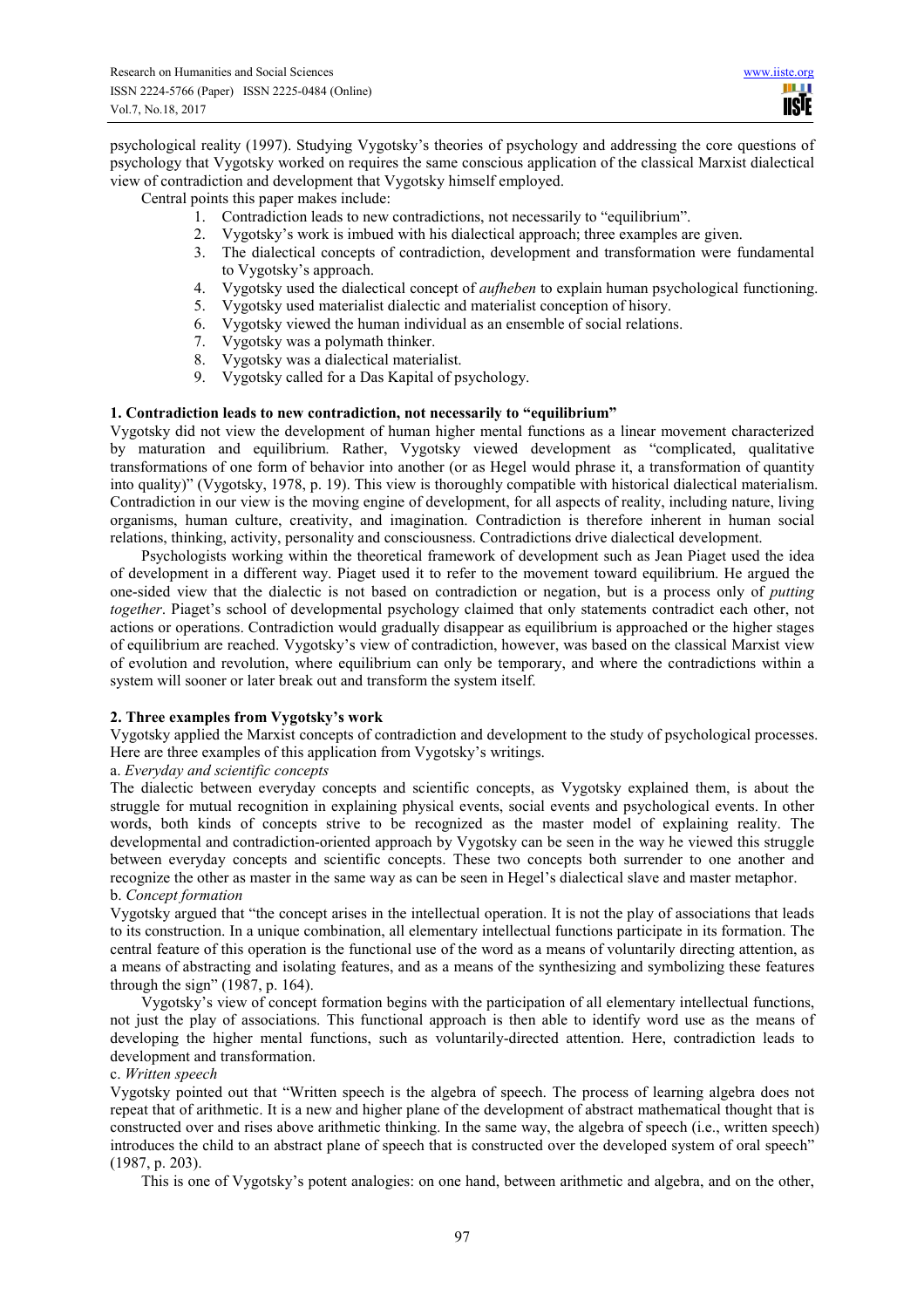between oral speech and writing. He explains that algebra and writing exist on a higher plane of development than those they are constructed from.

# **3. Vygotsky's approach to development, contradiction and transformation**

Following the footsteps of Marx, Engels, Lenin and others, Vygotsky's dialectic is based on contradiction, that is, on negation and transformation. The basis of Vygotsky's dialectic is the materialist principle that all nature and all living beings are in constant motion, and are therefore in constant transformation.

Contradiction is in every aspect of nature, every living being, and all aspects of human life. As Engels explained, it is the nature of matter to be in constant motion. (Engels, 1885/1970, p. 68)

In particular, Vygotsky stressed the role played by conflict, antagonism, and contradiction in the development of the higher mental functions. Contradiction drives dialectical development, and is the motive force for practical and mental progress. It is a dialectic that preserves the struggle of opposites as engine of development and transformation.

The dialectical method views human concrete social reality as complex, changing, contradictory processes. These complex processes are embedded in human practical activity, in the totality of social life, which is in constant motion and change. The totality of social life is a moving entity that is in constant struggle to realize its own nature.Each human developmental stage is the product of contradictions inherent or implicit in the preceding stage. This leads us to the concept of *aufheben*.

# **4. Vygotsky's use of the concept '***aufheben'*

Vygotsky's materialist approach to contradiction and development utilizes the dialectical concept of *aufheben* first developed by Hegel. The German word *aufheben* means 'remove while retaining'. It is often translated into English with the word 'sublation'. The concept of *aufheben* or 'sublation' is complex. It refers to the transformation of an object through its internal negation, such as a flower being the negation of and transformation of its own bud – while at the same time, retaining the essence of the bud in its new transformation as a flower. In this concept, systems (objects) are negated and transformed by their own internal contradictions.

Through the concept of negation and transformation, that is, *aufheben*, and its potent explanatory powers, Vygotsky was able to analyze the mediated character of concrete reality in human activity, and, especially, analyze the development of the human higher psychological functions.

Marx used the concept of *aufheben* to understand and explain the transformation of class struggles, modes of production and social relations in human history, and to anticipate the possibilities of a classless society in the future. Dialectical materialism utilizes the concept of *aufheben* to view nature, society, history, and human higher mental functions not as a structured whole of ready-made elements, but as a system of processes, in which all elements undergo constant change, transformation and growth.

Vygotsky drew heavily on the concept of *aufheben*, and utilized this concept to extend the work of Marx into psychology. Vygotsky used the dialectical concept of *aufheben* to not only explain the development of society, as Marx and Engels did, but also explain the development of the individual. Vygotsky carefully explained that development and transformation apply to both society and the individual, and that the two are inextricably connected.

Furthermore, Vygotsky showed how this concept can be used as an alternative to the dominant theoretical modes of thought in developmental psychology. The concept of *aufheben* helped Vygotsky overcome the Cartesian dualism that dominates the field of developmental psychology and the psychological sciences in general. His reading of Hegel, Marx, and Engels, among others, equipped Vygotsky with the necessary intellectual tools to see the shortcomings of positivism and the need to dialectically investigate human activity within its natural, biological, social, historical, and cultural settings.

It was Vygotsky's analysis and synthesis of these various mediations – natural, biological, social, historical, and cultural - into a complex, dialectical whole that made his theoretical framework worthy and promising. His genius consisted in applying the concept of *aufheben* – the concept of transformation through contradiction and development – to explain, for example, how the elementary mental functions become transformed into the higher, human psychological functions and how natural functions are transformed into cultural functions during their development. Vygotsky viewed child development, for example, not as a stage-like maturation process, but a process through which contradictions are overcome through sublation (*aufheben*), where existing contradictions are transformed into new ones.

Vygotsky utilized the concept of *aufheben* to help explain many concrete psychological relationships. For example, he viewed human biological evolution as sublated by cultural evolution, and human natural functions as sublated by socio-cultural functions. Other examples in Vygotsky's work include his discussions of the transformation of natural functions into cultural functions, spontaneous concepts into scientific ones, actual abilities into potential ones, learning into development, awareness into consciousness, the social (interpsychological) into the individual (intrapsychological), thought into language, social speech into inner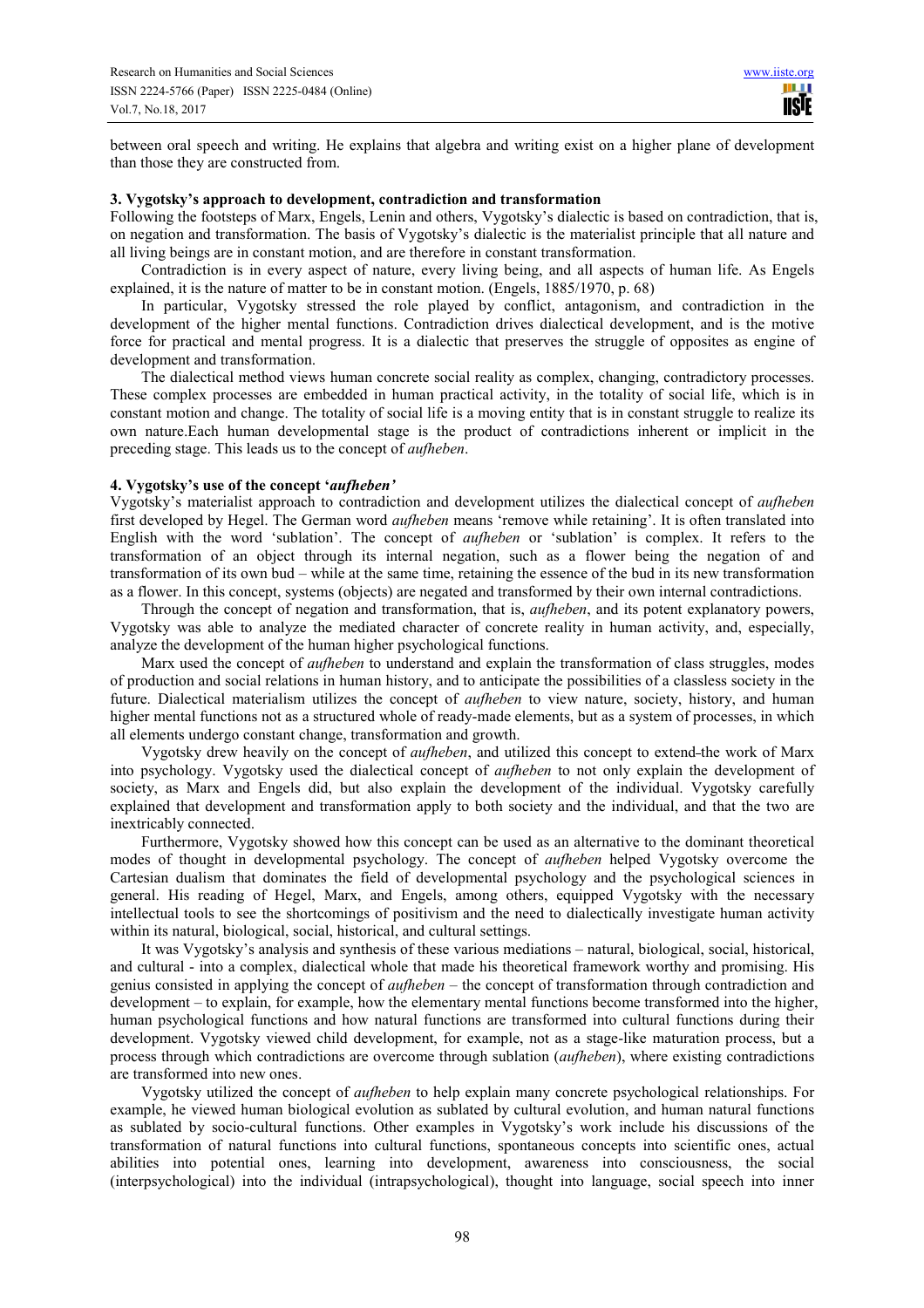speech, the abstract into the concrete, ontogeny into phylogeny, and the individual subject into the web of social relations.

Vygotsky most fundamental discovery was that in the process of human development, human lower mental functions are sublated by higher psychological functions. What this approach to psychology means, in short, is that contradiction, struggle and conflict are embedded in the fabric of nature, human social life, and the development of the individual. Described another way, this approach means that the unity of such diverse opposites is the driving force at the heart of human development.

# **5. Hegel's idealist dialectic versus Marx's materialist dialectic**

Hegel's idealist dialectic deals with the dynamics of conceptual structures whereas Marx's materialist dialectic deals with the dynamics of real nature and real social structures, as well as real human thought.

For Hegel, a philosophical idealist, the dialectic is a general theory of the development of conceptual structure, of human thought. He applied it to consciousness, history, logical categories, and history of philosophy. Hegel's *Phenomenology,* for example, is specifically concerned with the development of knowledge, as well as stages of consciousness. For Marx, a philosophical materialist, the dialectic is the general theory of reality as a whole, including society and thought.

Hegel in some passages expanded his view of the dialectic beyond just human thought processes, sometimes approaching the general view of dialectics first fully developed by Marx and Engels. Hegel famously stated, for example, that "Wherever there is movement, wherever there is life, wherever anything is carried into effect in the actual world, there Dialectic is at work" (1830/1975, p. 148). This captures the general materialist view of dialectics that Vygotsky worked from.

# **6. Vygotsky's concept of the individual**

Vygotsky's materialist view of dialectics can be seen in his concept of the individual. In Vygotsky's system, the development of the human individual through the medium of social relations is never complete. Marx explained that the human individual is "an ensemble of social relations" (Marx, 1845).

The individual, for Vygotsky, is a social individual. "I am a social relation of me to myself." (1989, p. 67).

In this view, the individual is always in a process of transformation, becoming, and constant change. Human activity and the human higher mental functions, such as consciousness and personality, are social products that evolve with the material progress of the modes of production, tools, signs and symbols of society. These continuous transformations are accomplished only in human beings with the remarkable transformation of the biological into the social, and nature into culture, as well as with the evolved brain structure, hand structure, language structures, and social structures of human beings.

Psychology, viewed in the light of historical materialism, serves the double purpose of explaining the nature of social relations of a given society, and promoting social solutions that have relevance to the actual living concrete conditions. In this sense, psychology must go beyond serving to not only help the oppressed individual adapt to a given society, culture, and mode of thinking, or to clarify the mechanisms by which such adaptation is made possible, but psychology must also stress consciousness as a part of human activity (instead of behavior), promote awareness and individual potential development, and above all, foster deep-going social change. In capitalist society, individuals are interconnected with one another in antagonistic social relationships. Vygotsky believed that, social change in class structure, and division of labor can enhance cognitive processes and mental functioning.

For Vygotsky, individual psychological development " ... does not proceed toward socialization, but toward the conversion of social relations into mental functions" (1981, p. 165). Each individual's life represents the road toward the conversion of social relations into higher mental functions, and ultimately the road toward him/herself. It is through social relations that we develop into ourselves.

So in order to understand how the human social individual behaves, we must first subject to scientific analysis the historically changing ensemble of social relations. This ensemble of social relations proceeds from labor (activity) which is the basis, or essence, of society. Through labor, production is made possible, society is erected, social relations are realized, the power of reflection is born, and consciousness is formed.

Psychology is the study of human individual within his/her rich web of social relations. For Vygotsky, human behavior is "a dialectical and complex process of struggle between man and the world, and within man" (Vygotsky, 1997a, p. 53).

# **7. Vygotsky is a polymath thinker**

Vygotsky's ideas about human history and development were congruent with the communist political framework of Marx and Engels. Vygotsky clearly stated that the liberation of humanity is bound up in the struggle for socialism. He explained that the "… general contradiction between the development of the production forces and the social order which was in correspondence with the level of development of these production forces, is being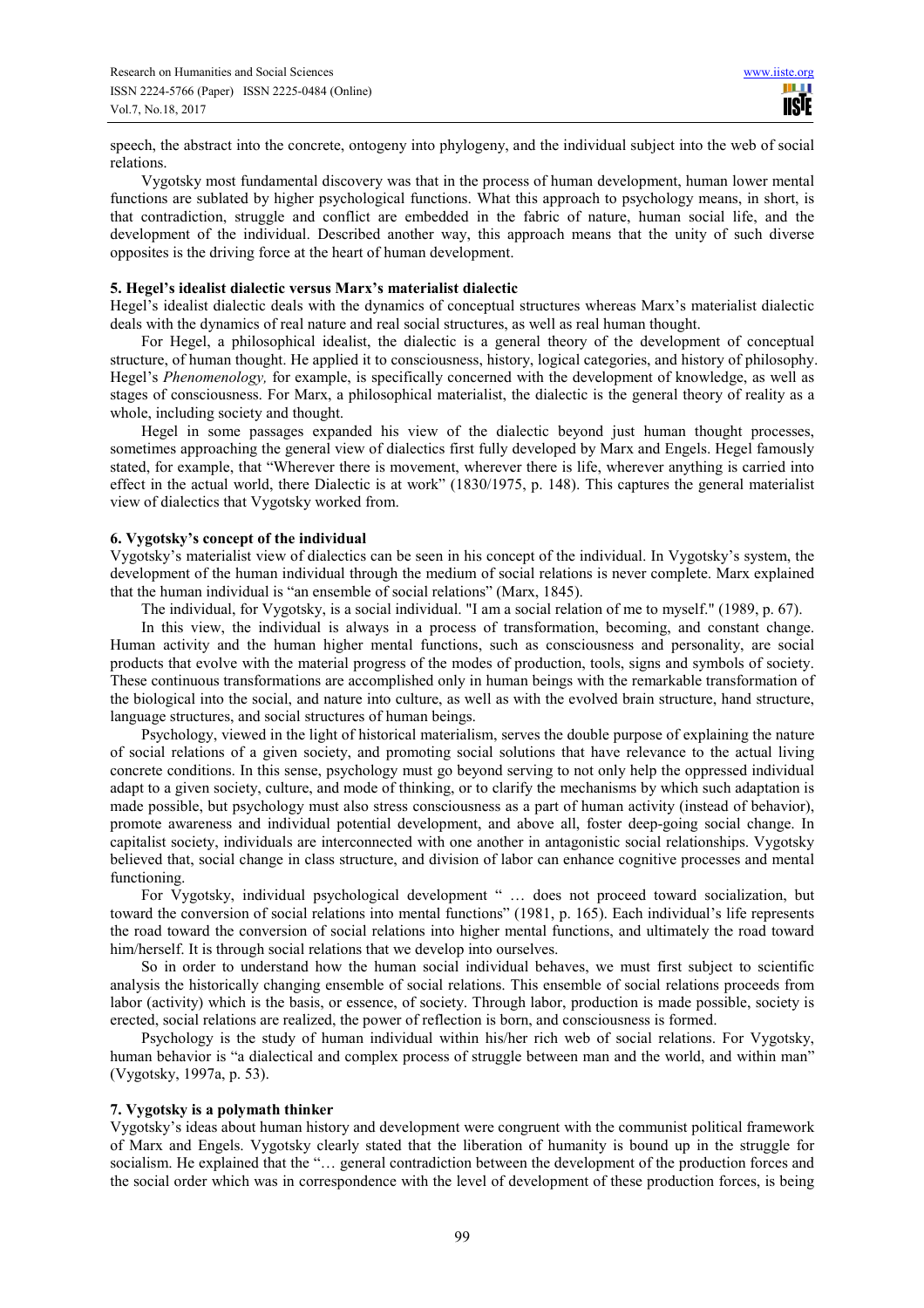resolved by the socialist revolution and a transition to a new social order and a new form of organization of social relationships" (Vygotsky, 1994, p. 180-181).

He argued further that not only will human society change, but so will the human personality. "*A change in the human personality and an alteration of man himself must inevitably take place*. This alteration has three basic roots. The first of these consists of the very fact of the destruction of the capitalist forms of organization and production. Along with the withering away of the capitalist order, all the forces which oppress man and which cause him to become enslaved by machines and which interfere with his free development will also fall away, disappear and be destroyed. Along with the liberation of the many millions of human beings from suppression, will come the liberation of the human personality from its fetters which curb its development" (Vygotsky, 1994, p. 181).

Vygotsky continued to explain that the other two roots are "the ever growing power of humans over nature," and the "change in the very social relationships between persons." (Vygotsky, 1994 p.181).

Engels wrote in an 1874 preface to his 1850 book "The Peasant War in Germany" that the class struggle takes form on three fronts: the economic front, the political front and the theoretical front. (Engels, 1966, p. 28).

In modern times, when the class struggle is fought in the theoretical field, it is called philosophy and/or science. Vygotsky carried on the class struggle on the theoretical front in the field of psychology and education from a consistently socialist and working class point of view. His class struggle perspectives were reflected in his writings, critiques, and practice, particularly in the area of education, defectology, mental illness, cognitive education, and psychotherapy.

In turning toward his study of psychology, Vygotsky did exactly what Lenin suggested in his famous critical speech of the first five years of the Russian revolution, when the long and horrendous civil war was finally ending. Lenin stated that one of the most important things for comrades to do now is to sit down and study (Lenin, 1922/1976). Lenin placed great emphasis on the need to continue the class struggle and he characterized socialism as the continuation of the class struggle in new forms. Lenin included the struggle for theory as an essential part of the continuation of the class struggle under socialism.

As a revolutionary, one of Vygotsky's foremost efforts was to carry the progressive Marxist philosophy legacy into the Soviet system of education in the new revolutionary society. Many of his efforts in psychological research were aimed at developing a new kind of education system for a new kind of society.

## **8. Vygotsky's dialectical materialism**

Luria explained Vygotsky's method and approach to psychology eloquently when he said that "Vygotsky supposed that higher mental processes are of a social origin, and that the basic unit of human conscious behavior is not to be found in unconditional or conditional reflexes ... Instead, a new method was proposed — to step outside the organism itself and to try to find the basic units of human conscious behavior in the relation of the subject with the social environment, treating these *relations* as an essential feature of human mental processes" (1987).

Politzer was pointing to the same idea that Luria was explaining, that psychology must "step out of the organism itself" when he argued that "Psychology by no means holds the "secret" of human affairs, simply because this "secret" is not of a psychological order" (1929, p. 170).

Vygotsky believed that dialectical materialism has the necessary conceptual tools to bridge the gap between human higher mental processes and consciousness and their social historical and cultural grounding.

Wallon said in regard to applying dialectical materialism to psychology that, "Psychology is by no means unique in this respect. Dialectical materialism is relevant to the entire realm of knowledge, as well as to the realm of action. But psychology, the principal source of anthropomorphic and metaphysical illusions, must, more than any other science, find in dialectical materialism its normal base and guiding principles" (1951, p. 34).

Wallon developed this idea further. Dialectics is the engine of human psychological processes, he explained: "It is dialectics that has given psychology its stability and its meaning, and which has delivered psychology from the alternatives of elementary materialism or vapid idealism, of crude substantialism or hopeless irrationalism. Through dialectics psychology is able to be at once a natural science and a human science, thus abolishing the division between consciousness and things that spiritualism has sought to impose on the universe. Marxist dialectics has enabled psychology to comprehend the organism and its environment, in constant interaction, as a single, unified whole. And finally, in Marxist dialectics, psychology has a tool for explaining the conflicts out of which the individual must evolve his behaviour and develop his personality. (Wallon, 1951, p. 34).

By insisting on explanatory concepts such as discontinuity, conflict, contradiction, and crisis - underlying the development of higher mental functions - Vygotsky demonstrated his fidelity to the Marxian theses of the dialectic. In this regard, Vygotsky - like Wallon - valorized Marxian dialectical concepts of material reality, consciousness, practice, conflict, contradiction, crisis, *aufheben*, negation, negation of the negation, quantity, quality, discontinuity, and change, and chose these over non-dialectical concepts such as permanent stability,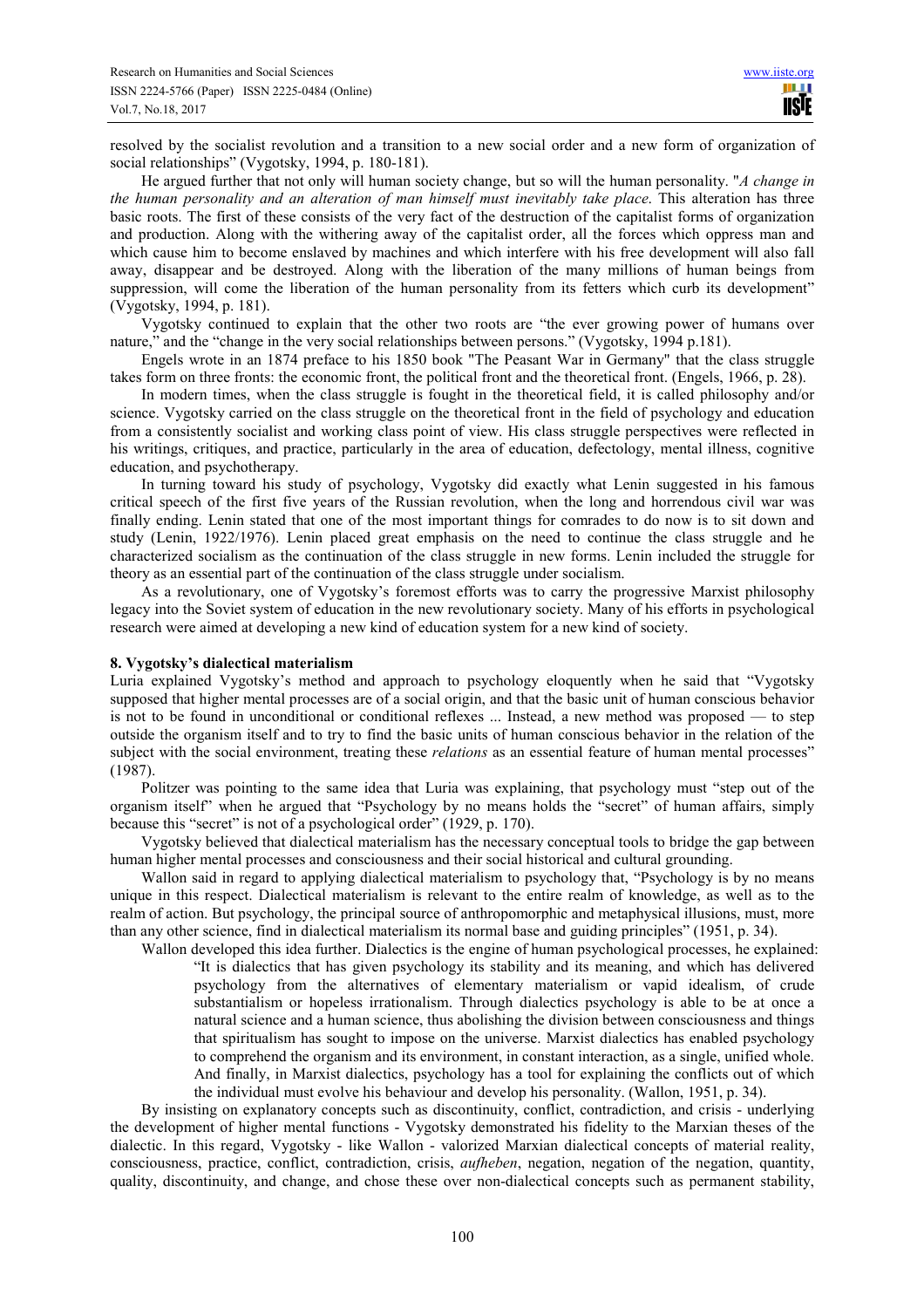continuity, adaptation, equilibrium, and equilibration.

This view suggests that materialist dialectics can give scientific psychology the ability to achieve its full scientific potential epistemological meaning, ontological guidance, conceptual tools, theoretical clarity, and logical and methodological rationale. Vygotsky went so far as to argue that, "Marxist psychology is not a school amidst schools, but the only genuine psychology as a science" (1997, p. 341).

## **9. Vygotsky's call for a Das Kapital of psychology**

Vygotsky emphasized that psychology, like any science, such as physics, biology or economics, must develop its own concrete concepts that are based on its particular realities. These concepts cannot be borrowed from other sciences, but must be developed from the concrete realities of the realm under investigation - in this case, human psychology. Nor, Vygotsky also stressed, can these concepts just be translated or adapted from the philosophical concepts of dialectical materialism. These were essential ideas in Vygotsky's call for a Das Kapital of psychology.

Vygotsky explained that "It suffices to imagine Marx operating with the general principles and categories of dialectics, like quantity-quality, the triad, the universal connection, the knot of contradictions, leap etc. - without the abstract and historical categories of value, class, commodity, capital, interest, production forces, basis, superstructure etc. - to see the whole monstrous absurdity of the assumption that it is possible to create any Marxist science while bypassing by *Das Kapital*. Psychology is in need of its own Das Kapital - its own concepts of class, basis, value, etc. - in which it might express, describe, and study its object"(1997. p. 330).

If Vygotsky did not leave behind him a fully constructed Das Kapital of psychology, he did leave behind him many of the bricks needed for creating it.

#### **Conclusion**

Vygotsky was part of a new generation of Soviet psychologists who dedicated themselves to developing a new psychology based on the principles of dialectical historical materialist philosophy. These scientists believed that dialectical and historical materialism will shed light on the psychology of oppression and pave the way to a psychology of liberation. In Vygotsky's view, dialectical materialism places psychology on its feet and guides it to becoming science that emphasizes human potential, creativity and development. Though Vygotsky touches on many topics, subjects and ideas originating from Hegel, Marx, Engels, and Lenin, among others, he was not able to systemize them in a unified, integrated theoretical framework. This is what Vygotsky meant when he said that psychology still needed its own Das Kapital. One of the key challenges, he explained, is to apply the philosophical and methodological concepts of Marxism to the science of psychology.

Psychology is in need of a unified, systematic theory in order to develop as a science. In our view, Marx's dialectical materialist method is an essential tool in this quest for understanding human development, contradiction and concrete totality, and for developing a new psychology complete with its own Das Kapital along the lines envisioned by Vygotsky.

#### **References**

Engels, F. (1850/1966) The Peasant War in Germany, International Publishers.

- Engels, F. (1885/1970) Anti-Duhring: Herr Eugen Duhring's Revolution in Science, International Publishers.
- Hegel, G.W.F. (1830/1975) The Science of Logic: Being Part One of the Encyclopedia of the Philosophical Sciences, Translated by William Wallace, Oxford University Press.
- Hegel, G. (1807/1967). *The phenomenology of mind*. New York: Harper & Row.
- Lenin, V.I. (1922/1976). "Five years of the Russian revolution and the prospects of the world revolution Report to the Fourth Congress of the Communist International, November 13, 1922" in The Collected Works of V.I. Lenin, Vol 33 (August 1921-March 1923), pg 430-431.
- Luria, A. (1987). Luria on reductionism. In G. Richard. (Ed.), *The Oxford Companion to the mind.* Oxford: Oxford University Press.
- Marx, K. (1867/1906). Contradictions in the general formula of capital. In *Capital: A critique of political economy* (Vol. 1, pp. 173-185). New York: The Modern Library.
- Marx, K., (1845) Theses on Feuerbach, appendix in Engels, F. (1886/1946) Ludwig Feuerbach and the End of Classical German Philosophy, Progress Publishers.
- Marx, K., & Engels, F (1976). The economic and philosophic manuscripts of 1844 and The Communist Manifesto. New York: Prometheus Books.
- Politzer, G. (1969c). Où va la psychologie concrète? In *Ecrits 2: Les fondements de la psychologie* (pp. 136-188). Paris: Editions Sociales.
- Vygotsky, L. (1978*). Mind in society: The development of higher psychological functions*. Cambridge: Harvard University Press.
- Vygotsky, L. (1981). The genesis of higher mental functions. J. Wertsch (Ed.), *The concept of activity in Soviet*